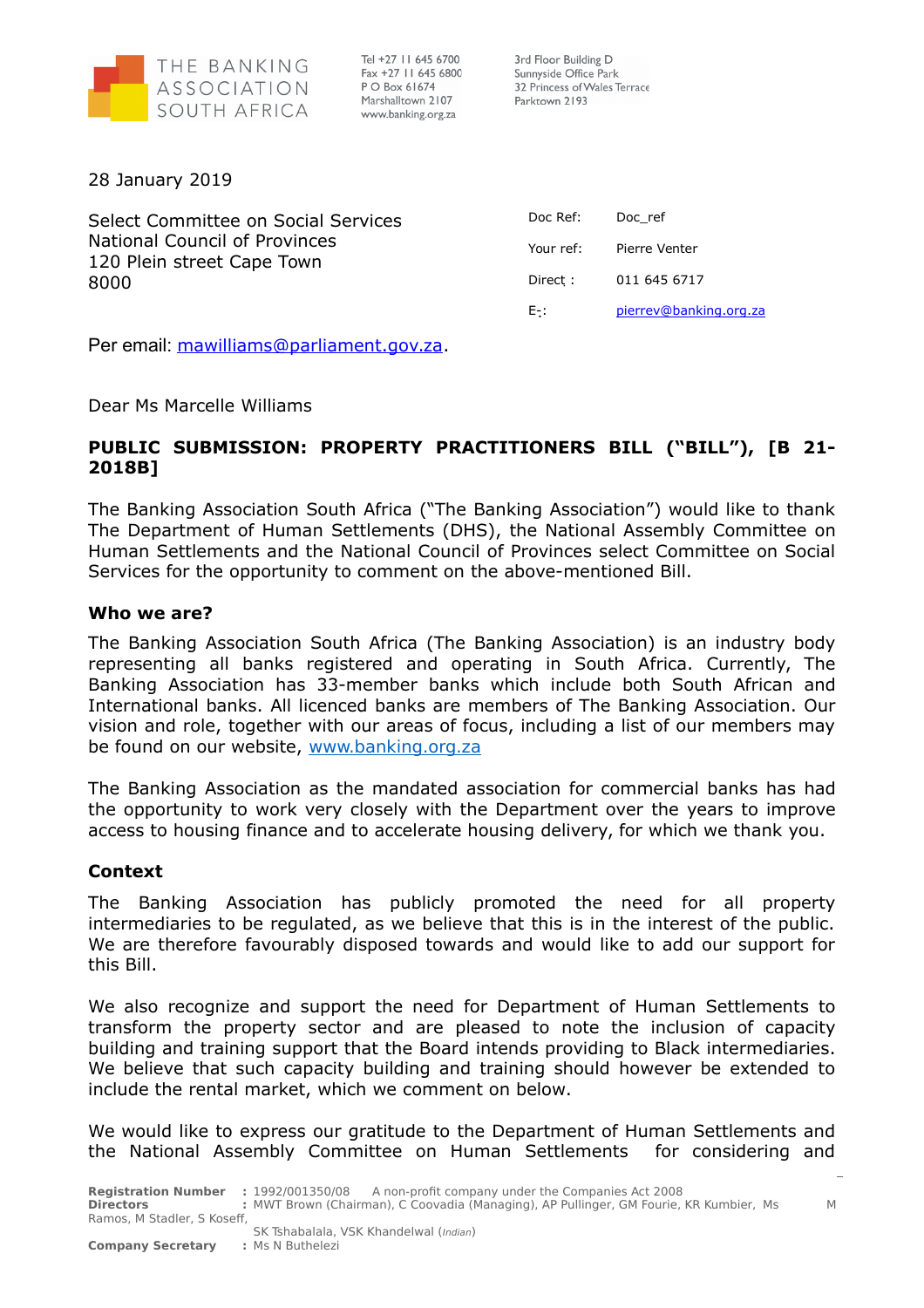including our comments submitted in the previous round of public commentary. We note a number of material changes have been made to this version of the Bill, hence this submission.

# **TECHNICAL COMMENTS**

### **Section 1 - Definition of the reference to a "Person"**

There are multiple references to a "person" throughout the Bill. It is not clear whether the reference is intended to be natural persons, juristic persons or both, as there is no definition for a "person" in the Bill.

For example:

- In section 4 Exemptions of the Act, if "person" means only natural person, then juristic persons cannot claim an exemption.
- Under the property practitioner definition, section (b) references "person" if this is interpreted as a natural person only, then a loophole exists for juristic persons.

### *Recommendation*

We suggest that a definition for "person" is added to the Bill and that this denotes that a "person" includes both a natural and juristic person.

### **Section 1 – Additional definitions recommended, namely definitions for the "Attorney" and updating the definition for "conveyancer"**

The Bill does not provide a definition for an "attorney". Moreover, the Bill places reliance on the definition of a "conveyancer" from the Attorneys Act No.53 of 1973. We highlight that this Act by the Legal Practice Act 28 of 2014.

# *Recommendation*

We recommend that the Bill adopts the definition of a "conveyancer" and an "attorney" as prescribed in Section 1 of the Legal Practice Act 28 of 2014, which reads as follows:

- "attorney" means a legal practitioner who is admitted and enrolled as such under this Act;
- "conveyancer'' means any practising attorney who is admitted and enrolled to practise as a conveyancer in terms of this Act;

# **Section 1 – Reference to "financial Institution" in the definition of "Property Practitioner"**

In the definition of "Property Practitioner" the Financial Services Board Act is referenced for the definition of a "financial institution". However, the Financial Sector Regulation Act 2017 (Act No. 9 of 2017) has repealed this section of the Financial Services Board Act.

### *Recommendation*

The reference to Financial Services Board Act should therefor be changed to the Financial Sector Regulation Act, 2017 (Act No. 9 of 2017).

# **Section 2 – Adding the word "Hiring" to the Application of the Act**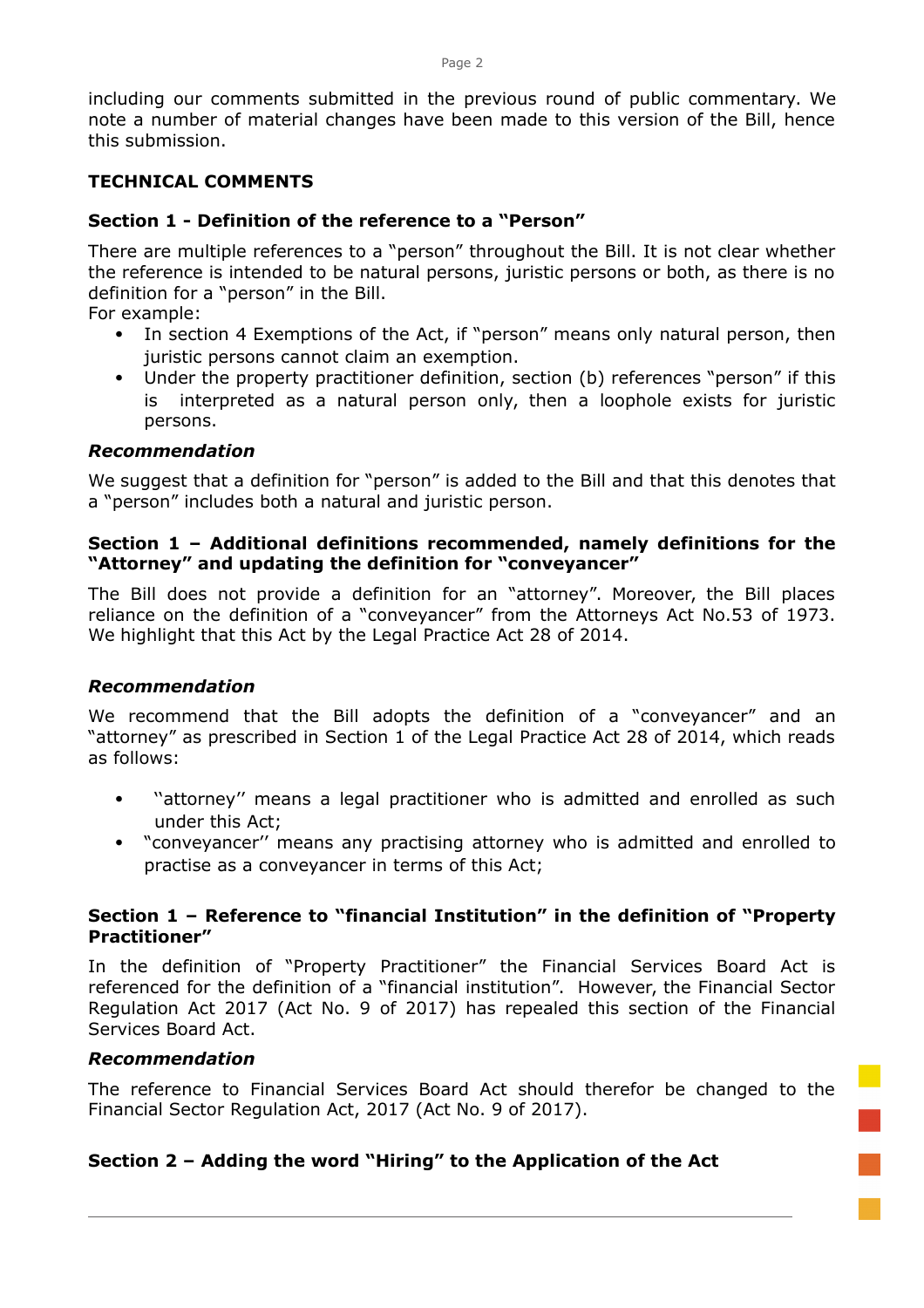The scope of the Bill extends to include "hiring", as it is detailed in various clauses in the Bill. However, the word "hiring" is omitted in the Application of the Act section of the Bill.

# *Recommendation*

We recommend that the word "hiring" be inserted into the list of activities included as being included the application of the Bill i.e. "hiring" to be added to the clause "… marketing, promotion, managing, sale, letting, financing and purchase of immovable property…".

### **MATERIAL COMMENTS**

### **Chapter 2 - Board of Authority**

This section of the Bill is vague as it does not adequately address issues concerning the accountability of the Board.

### *Recommendation*

We recommend that a section be added to the Bill that expressly addresses issues of accountability such as:

- Who does the Board account to;
- The need for the Board quarterly meeting reports to be provided to the accountable person;
- How are potential fraud and other malpractices mitigated and sanctioned (e.g. alignment to the King Report and the annual external audits (the Property Practitioners Board will receive public funds and so this introduces a material "public interest" component);
- Outlining the processes and carrying of motions for Board when voting;
- That the Board and the fund be subjected to an annual external audit and that this annual report is made available to the public.

Further, clause (7) of section 13 should be amended so that the Bill is applicable to the latest King report and not King III as it currently reads in the Bill. In this regard, the suggested wording is the "King Code".

### **Section 4 & 28 – Reinstatement of the Property Practitioners Ombud and the Lodging of complaints**

We believe that a Property Practitioners Ombud should be reinstated into the Bill, as an Ombud process can facilitate both a cost-effective and efficient means for having disputes resolved. By removing this section in the latest version of the Bill both consumers and property intermediaries alike will be forced to resort to the courts, which poses both cost and timeline constraints. This is particularly important for previously disadvantaged individuals and transformation within the sector as this requires such a support mechanism.

However, an Ombud should be an independent entity that does not report to the Property Practitioners Board as this will promote fairness and equity when complaints are lodged against the Board. This is especially important where matters have not been resolved and are affecting the ability of a practitioner to continue operating and in extension, the livelihood of the practitioners in that agency become affected. This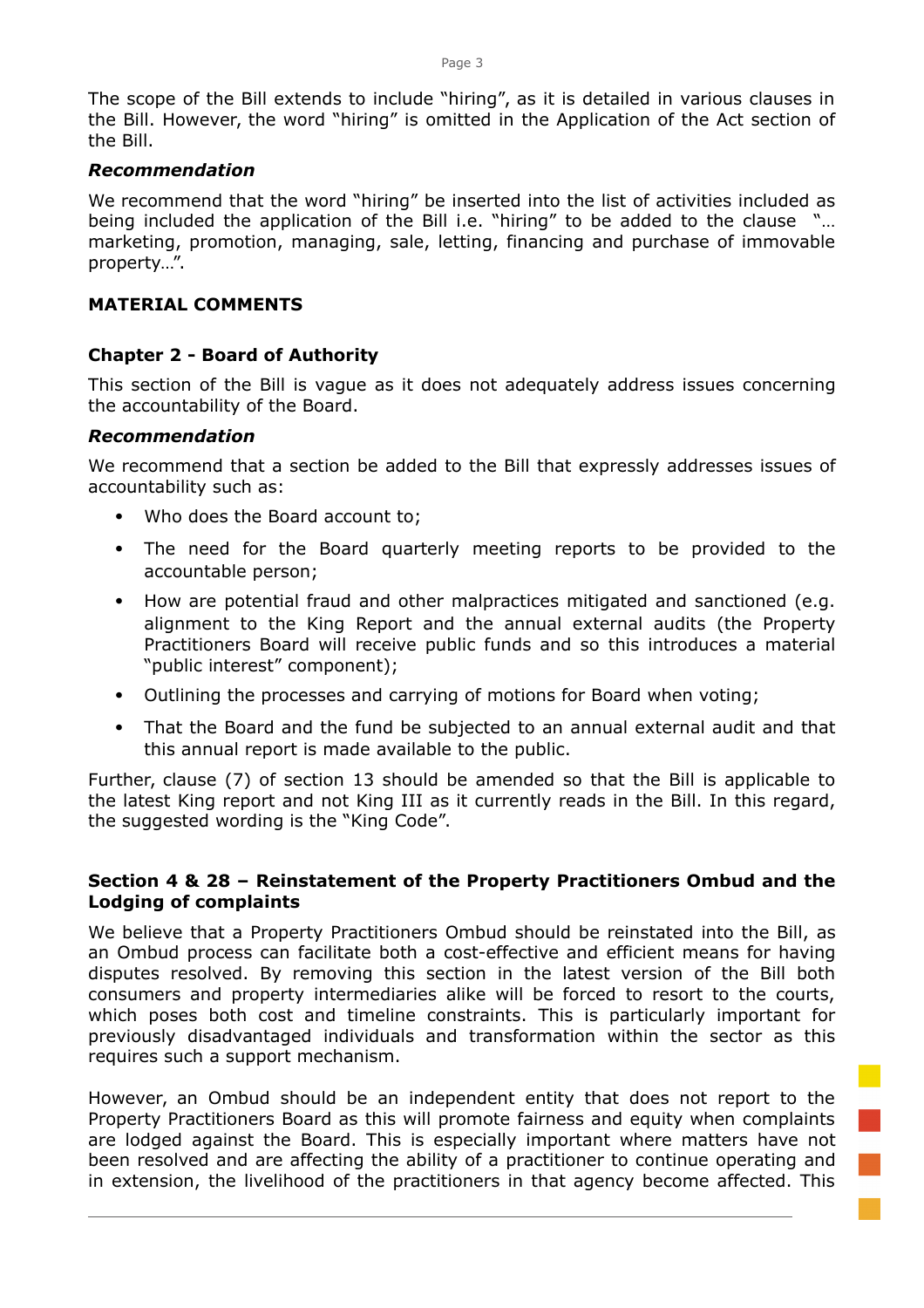will also ensure that there is balance in respect of the role that the Ombud fulfils and is vital to fulfilment of the objects of this Bill.

#### *Recommendation*

We recommend that the Property Practitioners Ombud be reinstated and that the scope of the Ombud should be extended to include complaints from intermediaries against the Board.

We further recommend that the Property Practitioners Ombud be located within National Treasury's planned "Super Ombud", which Ombud will house several Ombuds' as they relate to the financial industry. This will benefit consumers, practitioners and the regulatory authority alike, as it allows a stream lined and cost-effective process that further guarantees the independence of the Ombud. For ease of reference please find attached the National Treasury Discussion paper "A known trusted Embed system for all."

#### **Section 23 –Exemption from appointing an auditor**

This section permits the appointment of an accountant rather than an auditor for property practitioners with a turnover of less than R2.5 million. Whilst the Bill specifics the criteria for an "auditor", there are no criteria or definition for an "accountant". While we recognize that the intent of this clause is to cater for small/ new entrants into the sector (reduce the cost burden of having their affairs audited), this poses a risk to consumers who entrust monies to property practitioners in the form of deposits. This may adversely affect consumers whose lives the Bill seeks to support due to fraud or malpractice. Further, this does not support the principle of "public interest".

#### *Recommendations*

We recommend that property practitioners with a turnover of under R2.5 million not be compelled to have a trust account or hold consumers monies, and that these funds could be held in an attorney's trust account. If a property practitioner in this threshold opts to hold a trust account, we submit that they should be required to be audited by an auditor.

If a property practitioner below the R2.5 million does not have a trust account, then their accounting records should be reviewed by a registered accountant.

We further recommend that the criteria for qualifying accountants be liked to that of a qualifying auditor (i.e. "auditor'' means an individual or firm registered in terms of section 37 or 38 of the Auditing Profession Act, 2005 (Act No. 26 of 2005)).

The definition of an Independent Reviewer is provided for in Regulation 29(4) of the Companies Act No. 71 of 2008, which requires them to be registered with one of the following accounting professional bodies:

- ACCA Association of Chartered Certified Accountants;
- CIMA Chartered Institute of Management Accountants;
- IAC Institute of Accounting and Commerce;
- ICSA Institute of Chartered Secretaries of South Africa;
- SAICA South African Institute of Chartered Accountants;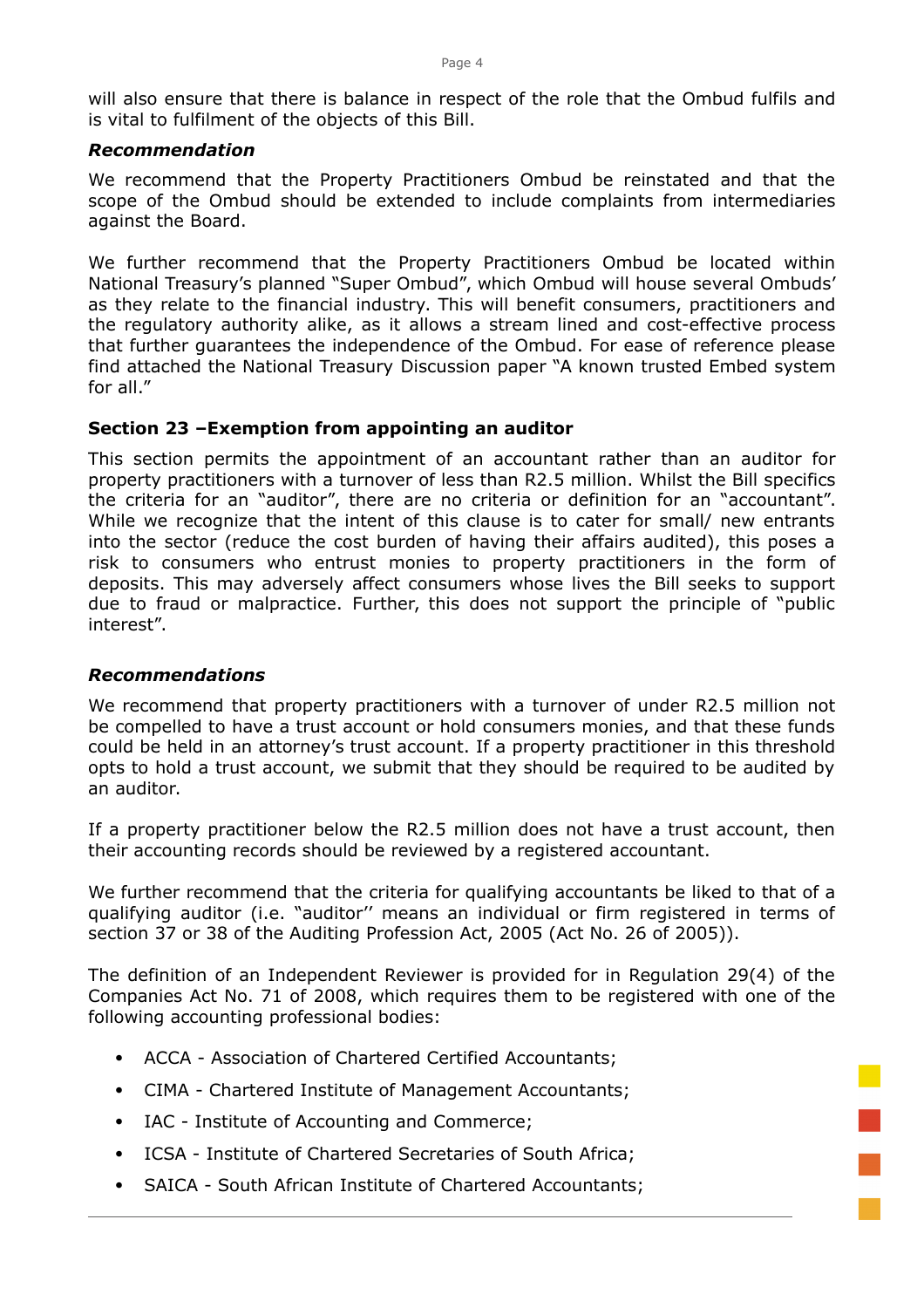- SAIPA South African Institute of Professional Accountants;
- SAIBA Southern African Institute for Business Accountants.

Moreover, all other requirements as they apply to companies, such as an annual accounting review to be undertaken within 6 months of the property practitioner's year end to take place, and the property practitioner be required to provide an annual notification to the Property Practitioners Board concerning the appointment and details of the accountant. To compliment this change, we recommend that the word "accountant" be added to areas of the Bill where this makes reference to an "auditor".

# **Section 25 – Adjudication**

While we welcome an adjudication process, which may reduce the burden of our courts, the Bill does not stipulate a maximum timeline for an adjudication process. This could hinder a fair and just adjudication process, as a dispute can be held up indefinitely, due to an order being withheld.

### *Recommendation*

We recommend that a "time frame" clause be inserted into the Bill which prescribes a maximum time frame for matters being adjudicated.

# **Section 32 – Funds of Authority**

Section 32 list all the funds of the Authority, however fines and interest are not listed.

### *Recommendation*

We recommend that fines and interest be included as a source of funds for the authority.

# **Section 47 - Fidelity Fund Certificates**

Section 47 proposes that a property practitioner must apply for a fidelity fund certificate and pay the prescribed fees every three years. The possession of a Fidelity Fund certificate will be a mandatory requirement for acting as a property practitioner.

In instances where a juristic person participates as a property intermediary every director of the company will be required to be in possession of a certificate. The same applies to:

- (i) All members of a close corporation;
- (ii) All trustees of a trust; and
- (iii) All partners of a partnership."

We believe that this requirement will place an undue burden on all directors/members/trustees/partners to possess a fidelity certificate as such entities employ specialists to fulfil roles without their having any knowledge or involvement as a property practitioner e.g. a financial accountant. In addition, this will place an undue financial burden on such entities. These costs will in turn be on passed on to the consumer by such entities, which will hamper transformation.

### *Recommendation*

We recommend that at least one key individual be required to be in possession of a fidelity fund certificate. The key individual would be the individual elected by the directors/members/trustees/partners with the most knowledge/experience in the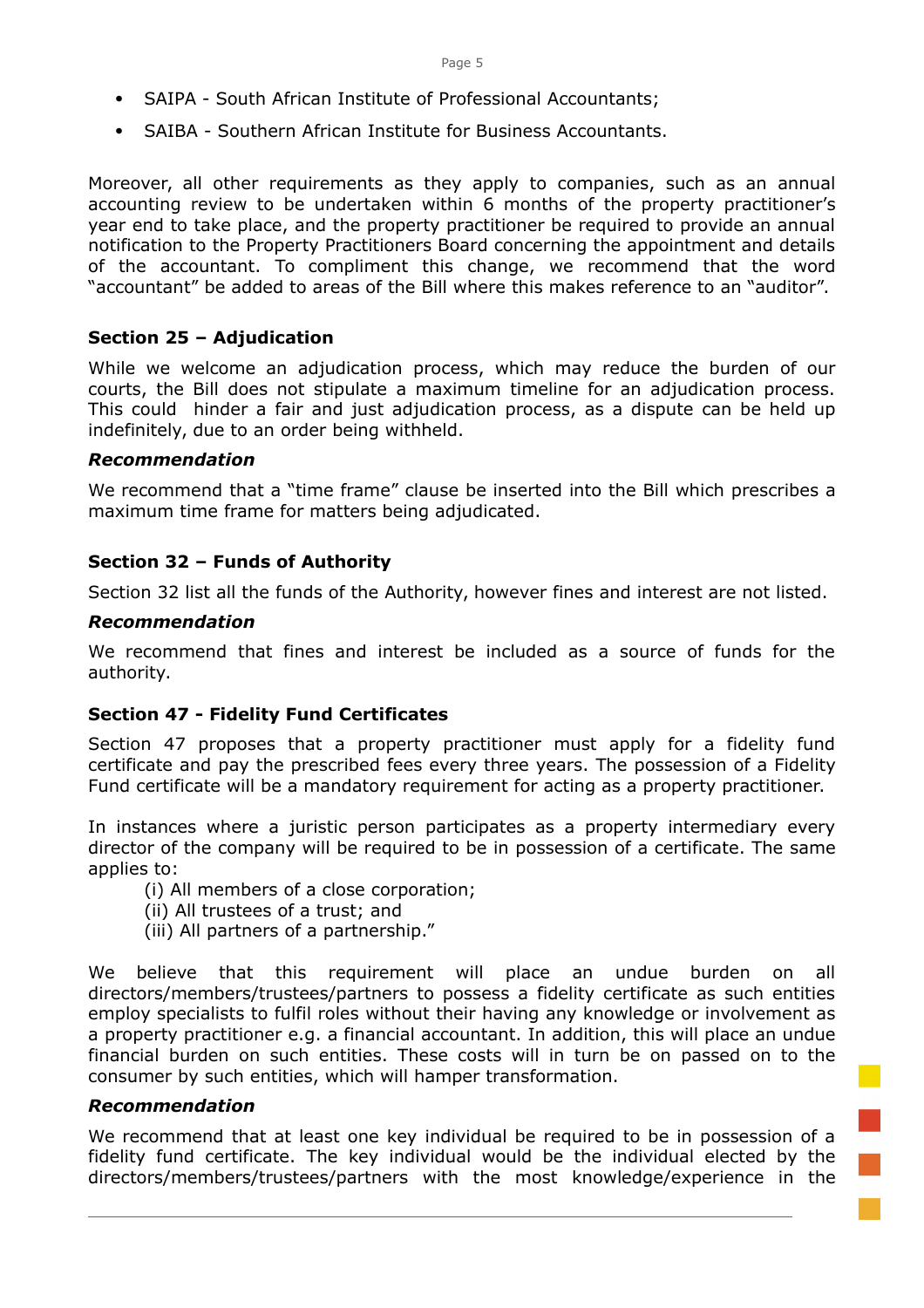property sector and who is fulfilling the duties of a property practitioner. We therefore propose that the following definition be inserted in the Bill:

""key individual" in relation to an authorised property practitioner, or a representative, carrying on business as - a) a corporate or unincorporated body, a trust or a partnership, means any natural person responsible for managing or overseeing, either alone or together with other so responsible persons, the activities of the body, trust or partnership relating to the rendering of any property related service; or b) a corporate body or trust consisting of only one natural person as member, director, shareholder or trustee, means any such natural person."

# **Section 50 - Disqualification from issuing a Fidelity Fund Certificate**

The Draft Bill proposes a long list of mandatory reasons why the Property Practitioners Board should withhold a Fidelity Fund certificate, thereby preventing intermediaries from practising and therefore earning an income.

A number of these grounds may, depending on the circumstances, be contrary to the principle that the punishment must fit the crime and, more importantly, the Constitutional limitation of rights considerations. There is also a concern of potential abuse of processes for *ultra vires* reasons. Grounds based on court orders tend to hold more *gravitas* and be more immediately justifiable. We note that these same grounds are not reflected in the grounds for disqualification from the Board or Authority itself?

### *Recommendation*

We recommend that this section of the Bill be redrafted to include commentary as per our concerns detailed above.

We further recommend that consideration be given to including this content for a Board/Authority.

# **Section 54 - Trusts**

In terms of Regulations in support the Banks Act No.94 of 1990, a bank may not open a trust account for a property practitioner unless they are registered with the Property Practitioners Board. Clause 54(1)(c) is therefore incorrect as it should require a property practitioner to register with the Property Practitioners Board and only to approach a bank thereafter for a trust account to be opened.

We assume that the Property Practitioners Board would, when approving the registration of a Property Practitioner ensure that the name used for the trust account is appropriate and that the descriptor name clearly identifies that the trust account is for a property practitioner, as currently some of the name descriptors used by Estate Agents/Estate Agencies make it impossible for banks when undertaking a search of their computer database to determine that the account is in fact a trust account, or the purpose for what the account is to be used.

### *Recommendation*

We recommend that the process of registering a trust with the Board and the opening of the trust account be detailed in Regulations to this Bill. This includes the need for the Property Practitioners Board to approve the descriptor name that the property practitioner intends using prior to opening the trust account.